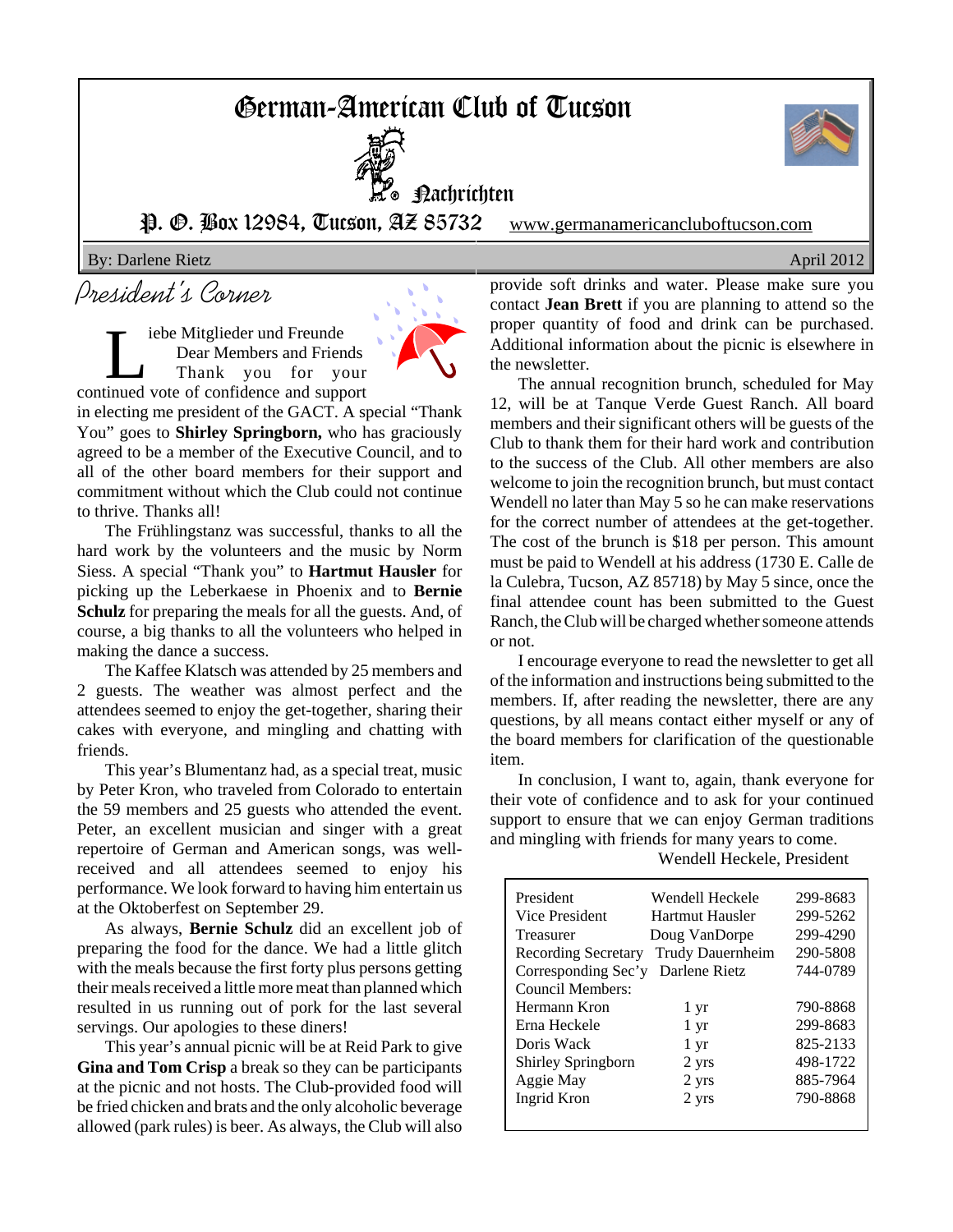# 2 By: Darlene Rietz April 2012

## **Upcoming Club Activities**

April 4, 7 pm, Board meeting April 18, 7 pm, Membership meeting April 28, 2 pm, picnic at Reid

Park Ramada 15

|    | 2  | 3  | 74 | 5  | Ğ  | 7  |  |
|----|----|----|----|----|----|----|--|
| ē  | ā  | 10 |    | 12 | 13 | 14 |  |
| 15 | 16 | 17 | 18 | 19 | 20 | 21 |  |
| 22 | 23 | 24 | 25 | 26 | 27 | 28 |  |
| 29 | 30 |    |    |    |    |    |  |
|    |    |    |    |    |    |    |  |

May 12, 11:30 am, Board of Directors Recognition Brunch at Tanque Verde Guest Ranch

June 6, 7 pm, Special Planning Meeting for Oktfest June 10, 11 am, Picnic at Rose Canyon Ramada #1 July 7, 8:30 am, Membership Breakfast, The Good Egg, NE corner Grant and Swan

July 21, 6 pm, Stammtisch Get-together, TBA

Congratulations to members celebrating a birthday in **April**

| 1 Den 1 A.D. |  |
|--------------|--|
|              |  |
|              |  |
|              |  |

| Cynthia Cooper    | 02 |
|-------------------|----|
| Virginia Hellmund | 03 |
| Erna Heckele      | 09 |
| Bernhild Koehler  | 14 |
| Aiga Loeffler     | 14 |
| Ronald Brauner    | 18 |
| Josephine Boehm   | 19 |
| Sulfa Brauner     | 20 |
| Gabriella Becker  | 25 |
| Elizabeth Minarik | 26 |
|                   |    |



**on Country Club and take the first exit on the right into the park where there is plenty of parking.** Please bring a dish to share and tables and chairs, if you have them. Bratwurst, fried chicken and soda and beer will be furnished. Please note wine is not permitted. We need to know approximately how much meat to buy so please call Jean by April 23 at 546-6663 if you have not already signed up. Come on out to the

picnic and enjoy a little Gemütlichkeit with all your friends at the Club. There is no charge for members and their minor children; guest children under 12 pay \$5.00 and over age 12 is \$10.00. Please check in with Aggie May on your arrival to get your name tag. We ask that you please not start eating until the brats are done.



**Member News** Get well wishes to **Louis Dauern**he**im and Aggie May**. Please inform any board member if you know of any members who are ill or

hospitalized.

### We wish a hearty welcome to **Gabriella Becker and Gerd Weber**, who joined in March.





The Club's fourth annual picnic at Rose Canyon Ramada #1 will be on Sunday, June 10, starting at 11 am. The Club will furnish

fried chicken and hot dogs. Please bring a side dish, chairs, tables, tablecloths and your own eating dishes, utensils and beverages. You might also want to bring cards, board games and/or frisbee, etc. If you bring alcoholic beverages, do so at your own risk. It would be helpful if members could carpool as much as possible as there is limited parking. Those arriving after 15 cars must pay \$8.00 per car to park. The Rose Canyon turnoff is approximately half way up the Mt. Lemmon Highway. The turnoff is marked and our ramada is the first one on the left as you enter.



The annual Stammtisch is scheduled for July 21 at 6 pm at a location to be announced, but the board is considering a Mexican restaurant. More information to follow.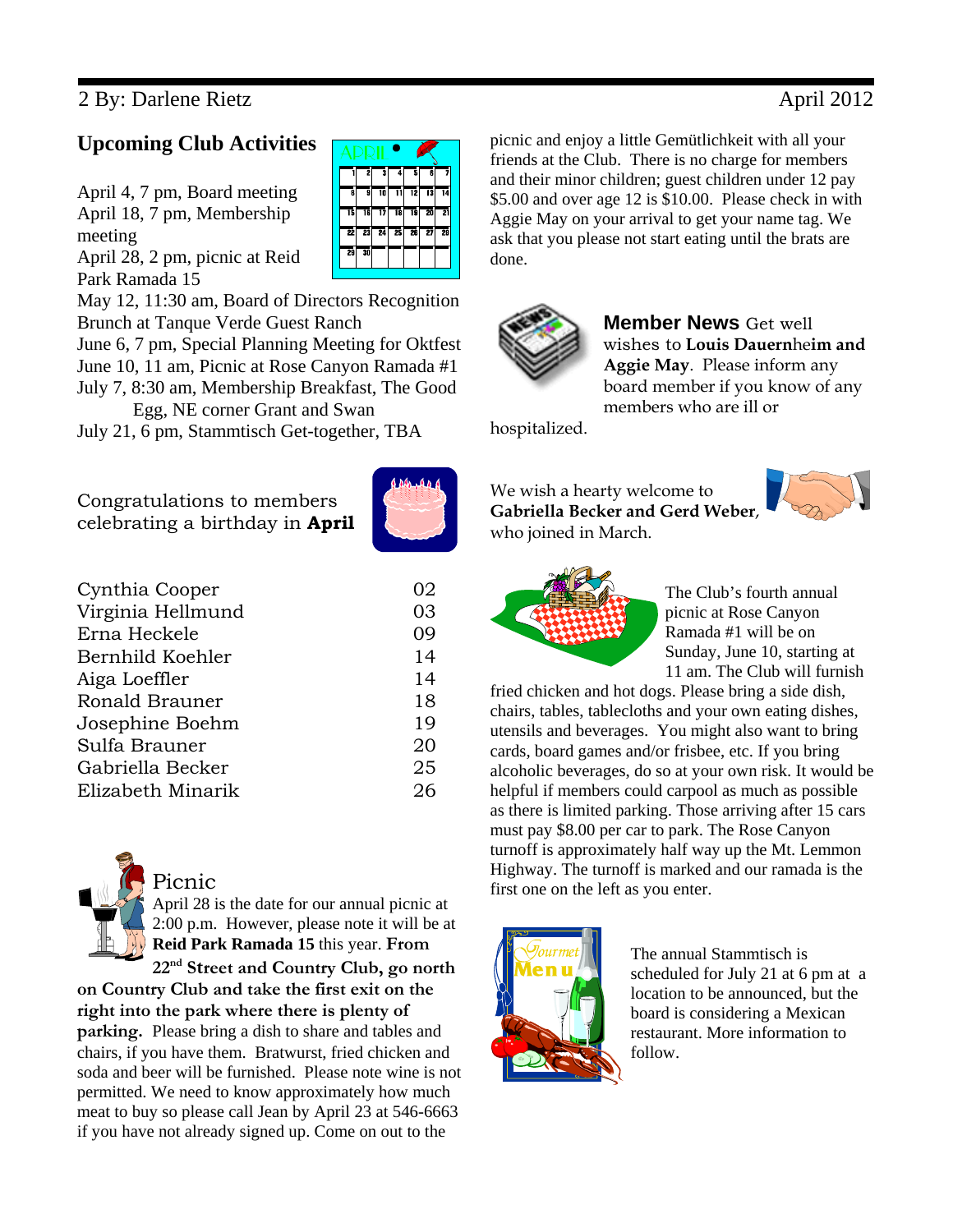## 3 By: Darlene Rietz April 2012

### **Thanks for your contributions**

For any Club to continue to prosper and be successful, the help of many volunteers is required. The following members deserve a big "THANK YOU" for their contributions with either hands-on activity, donations to the Cub, or both at the "Frühlingstanz":

| Don & Elfriede Amsden | Sulfa Brauner         |
|-----------------------|-----------------------|
| Olga Claassen         | Liselotte Gallant     |
| Liane Gregg           | Norman Hanniger       |
| Charlotte & Mickey    | Waltraud & Hartmut    |
| Griffin               | Hausler               |
| Erna Heckele          | Nelly Hobrath         |
| Bernhild Koehler      | Ingrid & Hermann Kron |
| Aggie May             | Werner Heuppe         |
| Pat Rafferty          | Becky & Jerry Mullins |
| Darlene Rietz         | Christa chrubbe       |
| Roger Taylor          | Bernie Schulz         |
| Doris & Greg Wack     | Ingrid Van Dorpe      |
| Margaret Zillgitt     |                       |

The following members deserve a big "THANK YOU" for their contributions with either hands-on activity, donations to the Club, or both at the "Blumentanz":

| Don & Elfriede Amsden | Gina Crisp            |
|-----------------------|-----------------------|
| Olga Claassen         | Nelly & John Hobrath  |
| Liane Gregg           | Ingrid & Hermann Kron |
| Erna Heckele          | Becky & Jerry Mullins |
| Richard Hoppe         | Bernie Schulz         |
| Stefan Weiss          | Margaret Zillgitt     |
| Aggie May             | Wilma Braucher        |
| Elfriede Nichols      | Milo Loeffler         |
| Darlene Rietz         | Christa Schrubbe      |
| Roger & Gerda Taylor  | Hans Eckhardt         |
| Doris & Greg Wack     | Doris Holdcraft       |
| Fritz Fauser          | Waltraud & Hartmut    |
|                       | Hausler               |

I realize that several other members also made contributions even though they were not on my list of volunteers. I apologize for any omissions and thank those contributors as well. Please, in the future, let me know about your contribution so I can properly thank you in the name of the Club for your commitment. Thanks again.

Wendell Heckele







MUFFLERS . CUSTOM PIPE BENDING . CATALYTIC CONVERTERS . DUAL EXHAUST